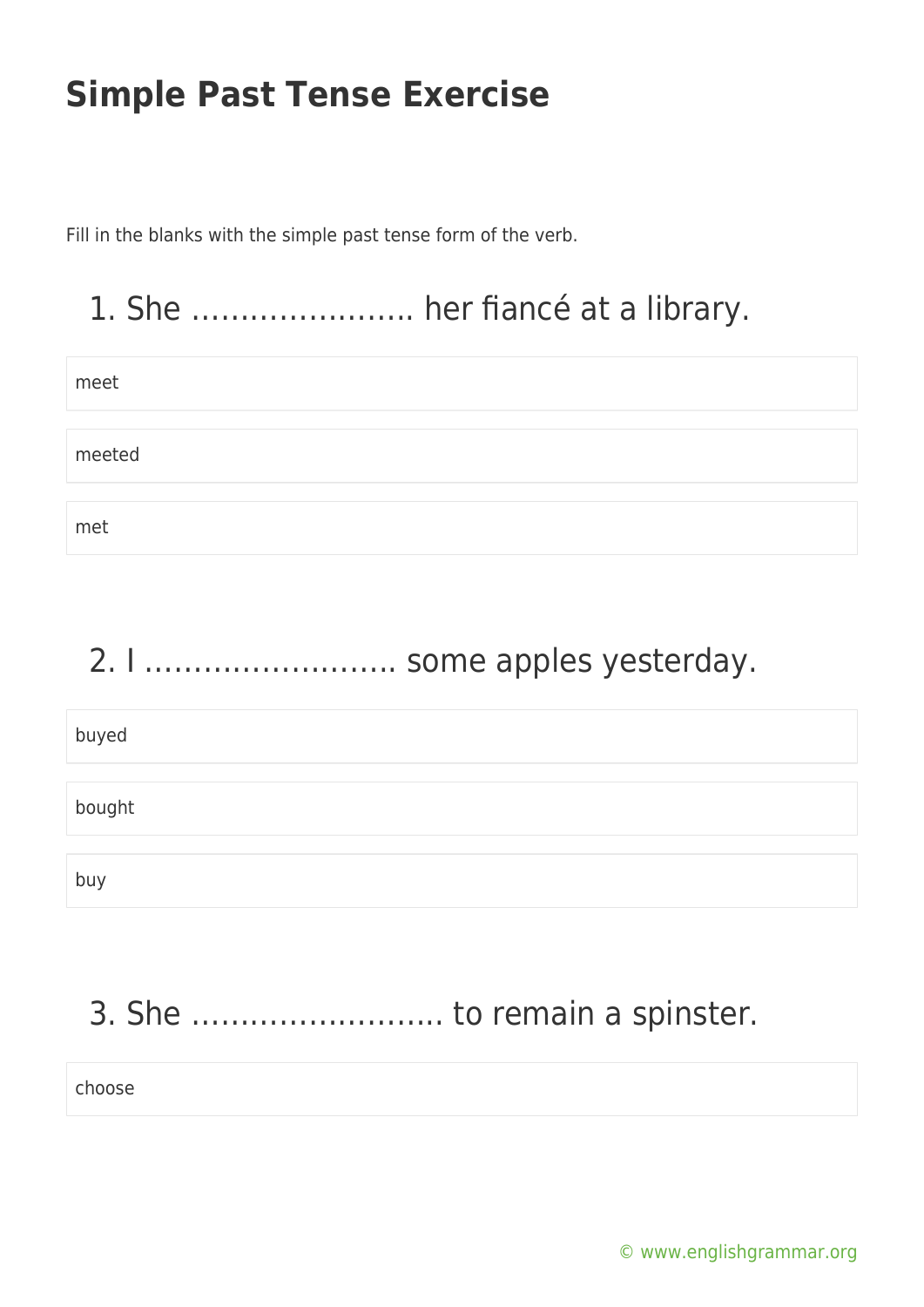| choosed |  |  |
|---------|--|--|
|         |  |  |
| chose   |  |  |

## 4. The cat ……………………… out of the window.

| run    |  |
|--------|--|
|        |  |
| runned |  |
|        |  |
| ran    |  |

#### 5. I ……………………… a terrible experience yesterday.

[© www.englishgrammar.org](https://www.englishgrammar.org/)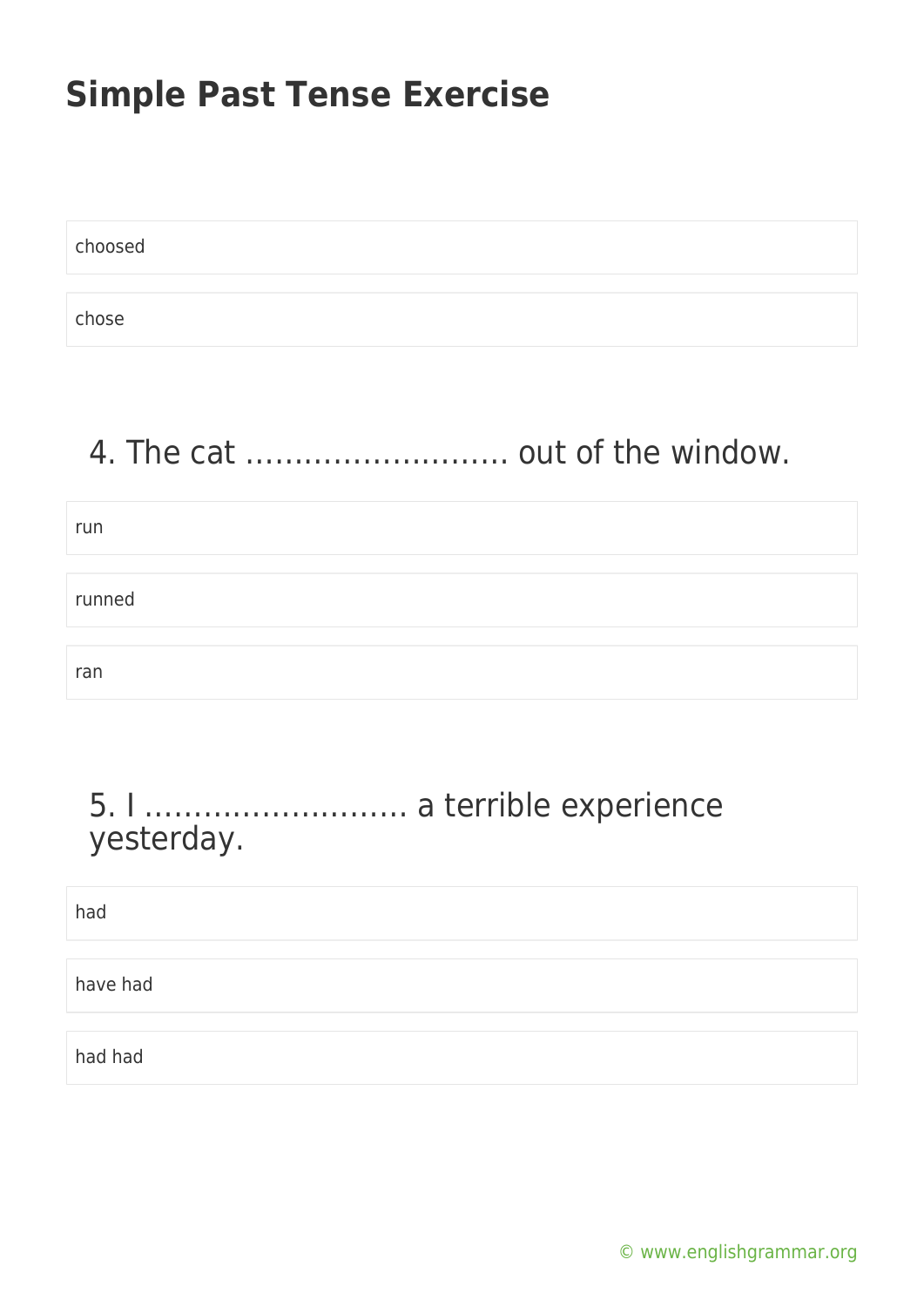### 6. She …………………….. across the river.

## swam swimmed swamed

#### 7. I ……………………… around but I ……………………… anyone.

turn, didn't saw

turned, didn't see

turned, didn't saw

### 8. She ………………………….. in a low voice.

speaked

spoke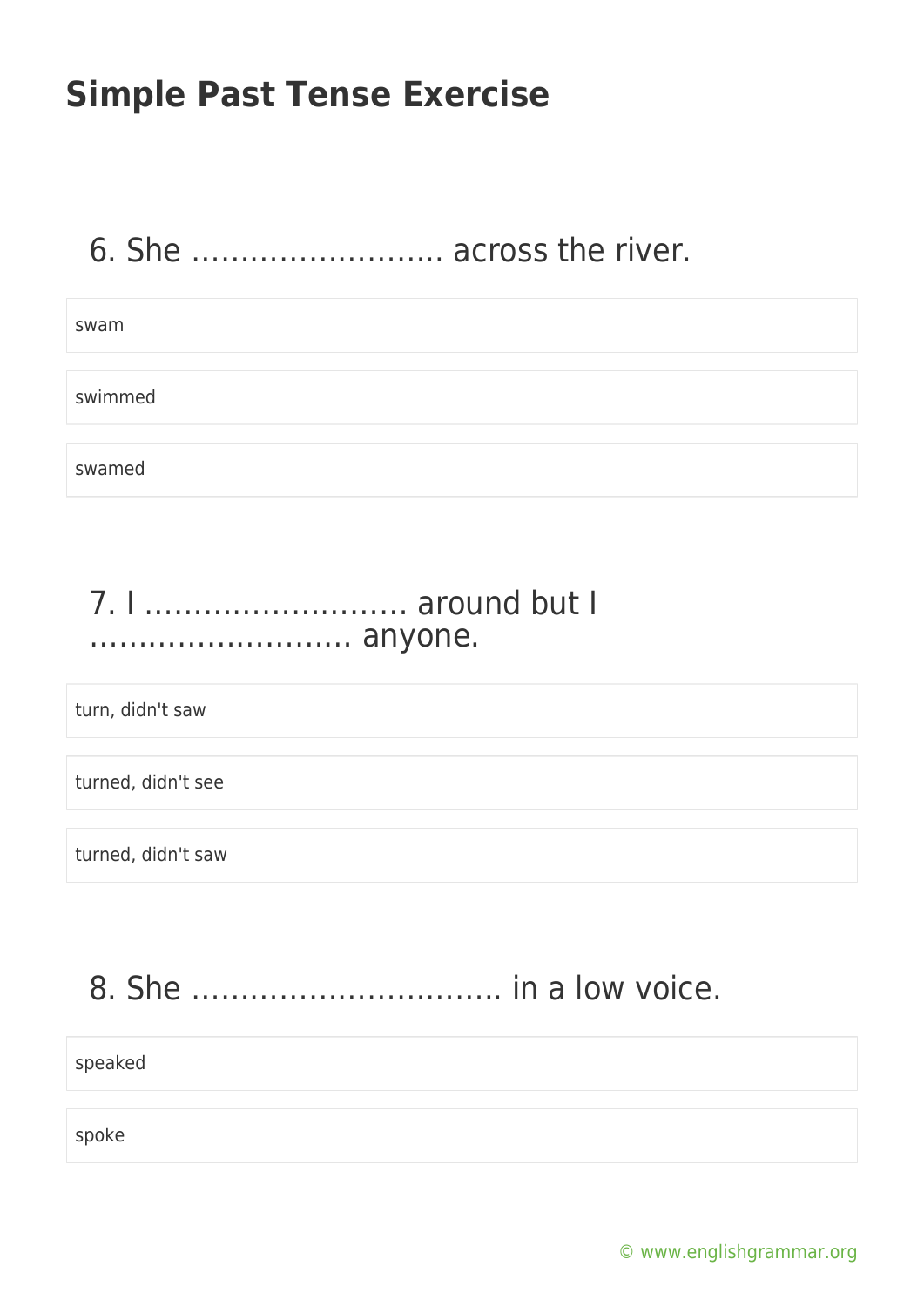| spoked  |
|---------|
|         |
|         |
| breaked |
| brock   |
| broke   |

## 10. The bird ………………………… away.

| flied |  |  |
|-------|--|--|
|       |  |  |
| flew  |  |  |
|       |  |  |
| flyed |  |  |

#### 11. I ………………………… the vegetables with a knife.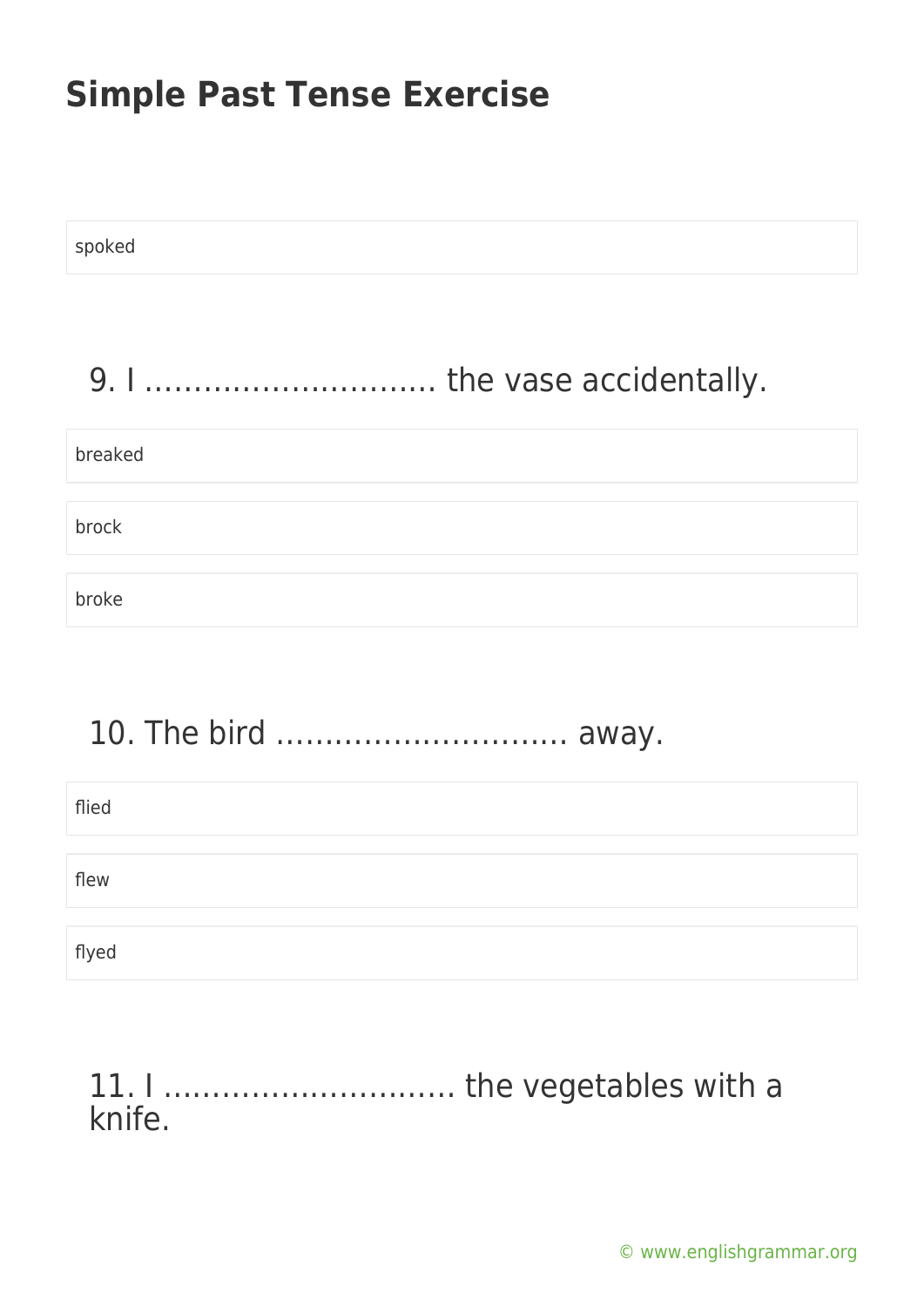cut cutted

## 12. She ………………………. the candle out.

blowed

blew

blewed

#### Answers

She met her fiancé at a library. I bought some apples yesterday. She chose to remain a spinster. The cat ran out of the window. I had a terrible experience yesterday. She swam across the river. I turned around but I didn't see anyone. She spoke in a low voice. I broke the vase accidentally. The bird flew away.